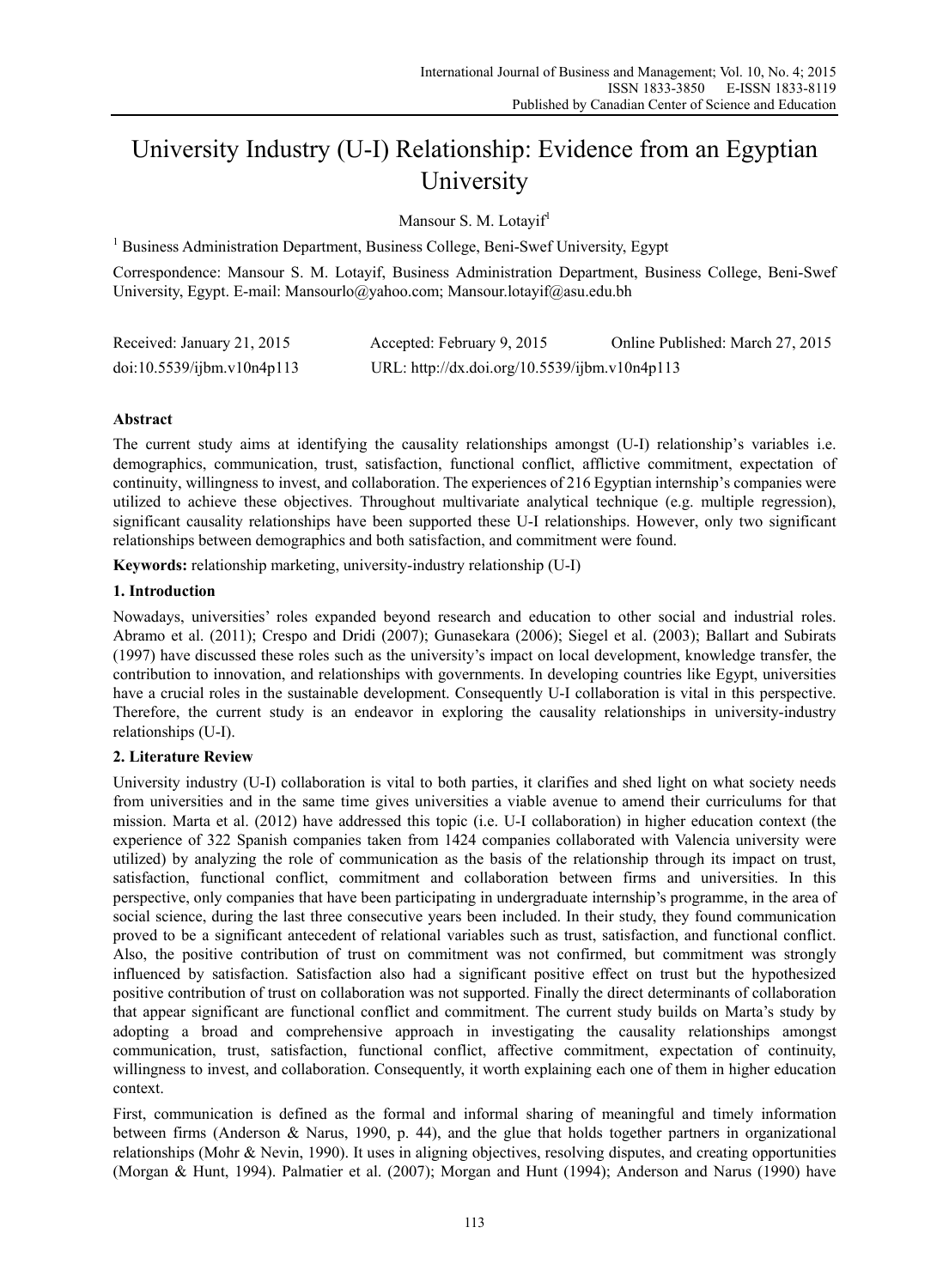considered communication a precursor of trust. In U-I context, there is a strong significant impact of communication on commitment, trust, and relationship satisfaction (Palmatier et al., 2006) and communication is an antecedent of other relationship characteristics such as trust, commitment and conflict (Plewa et al., 2005). Also, there is a positive link between communication and satisfaction (Mora et al., 2004). Moreover, there is an indirect link between communication and functional conflict (Morgan & Hunt, 1994).

Second, trust is broadly defined as the firm's belief that another company will perform actions that will result in positive outcomes for the firm without unexpected actions that would result in negative outcomes for the firm (Anderson & Narus, 1990). Therefore, trust is an aggregate evaluation that occurs at a higher level than satisfaction and reflects the level of satisfaction in the customer-provider relationship (Garbarino & Johnson, 1999; Ravald & Gronroos, 1996). Morgan and Hunt, 1994 added that trust exists when one party has confidence in an exchange partner's reliability and integrity. In higher education context and from student perspective, trust could be defined as "the degree to which a student is willing to rely on or have faith and confidence in the organization to take appropriate steps that benefit him and help him achieve his learning and career objectives" (Ghosh et al., 2001, p. 325). From industry perspective, trust existed when universities consistently graduate the appropriate and qualified candidates who match labor market's requirements. Also, trust existed when universities participate massively in solving industries' problems by pleading viable solutions in this perspective. In U-I context, significant relation between communication and trust has been approved (Mora et al., 2004).

Third, functional conflict is the dispute between two organizations as a result of failure in business communication around mutual interests. Failure in business communication leads to both dissatisfaction and conflict that conflict shaped in tension, stress, anger, or frustration (Skarmeas, 2006). Functional conflict in U-I relationship is the evaluative appraisal of the results of recent efforts to resolve disagreements (Anderson & Narus, 1990). Commitment is a key factor of relational outcomes, including cooperation (Palmatier et al., 2007).

Forth, satisfaction is defined as the state achieved when service or product features respond to customer needs and when the company meets or exceeds customers' expectations over the life time of a product or service (Juran, 1988). Kotler and Clarke (1987) added that satisfaction is multilevel terminology which is gradually reached after undergoing various stages of fulfilled expectations after a service is performed in a certain way or product is sold and consumed. Therefore, satisfaction is the positive comparison between "expectations" and "perceptions" conducted by every single customer (Arif et al., 2013, Lotayif, 2009). Arambewela and Hall (2009), Oliver (1980) and Anderson (1973) added that satisfaction is related to the size and direction of disconfirmation, which is defined as the difference between an individual's pre-purchase (pre-choice) expectations (or some other comparative standard) and the post-purchase (post-choice) performance of the product or service as perceived by the. If expectations are met or exceeded, the customer is satisfied and dissatisfaction results when the perceived performance falls below expectation. The same logic exists in U-I relationship.

Fifth, commitment is defined as a stabilizing force that binds and obligates anybody to certain target-relevant types of behavior, therefore it is a specific mindset that compels an individual toward a course of action (Meyer & Herscovitch, 2001, p. 303). Commitment leads to specific course of actions (Lam & Yan, 2014). These set of actions reflected on the desire to build constructive relations between universities and industries.

Sixth, collaboration and team are commonly used terminologies in the literature (Croker et al., 2009), and, there is not yet a clear definition nor a process measurement of collaboration in the area of U–I (Kohengkul et al., 2009, p. 2). Generally, collaboration could be defined as the cooperation between two or more organizations or individuals in a permanent or temporary mission aims at creating a useful and valuable innovation to achieve sets of common goals. In U-I context, that collaboration might take different forms such as informal technology consultations, collaborative R&D performed on a contractual basis (Motohashi, 2005), training centers, and internships programs. Of course, the level of collaboration is function in the level of mutual satisfaction i.e. the higher the satisfaction level, the more tendency for collaboration (Kohengkul et al., 2009); and Ulaga and Eggert, 2006). For the remaining two variables i.e. expectation of continuity, and willingness to invest have been adopted from Marta's study (2012) for the same discussion and logic mentioned there. In other words, expectation of continuity means doing business with the university in the long run, and the renewal of the contractual relationship will be automatically simply because there are mutual benefits between the two parties. Finally, willingness to invest means the desire to enhance the collaboration level in the foreseen future and building a long lasting relationship. In figure 1, the causal relationships amongst these variables are suggested and will be tested.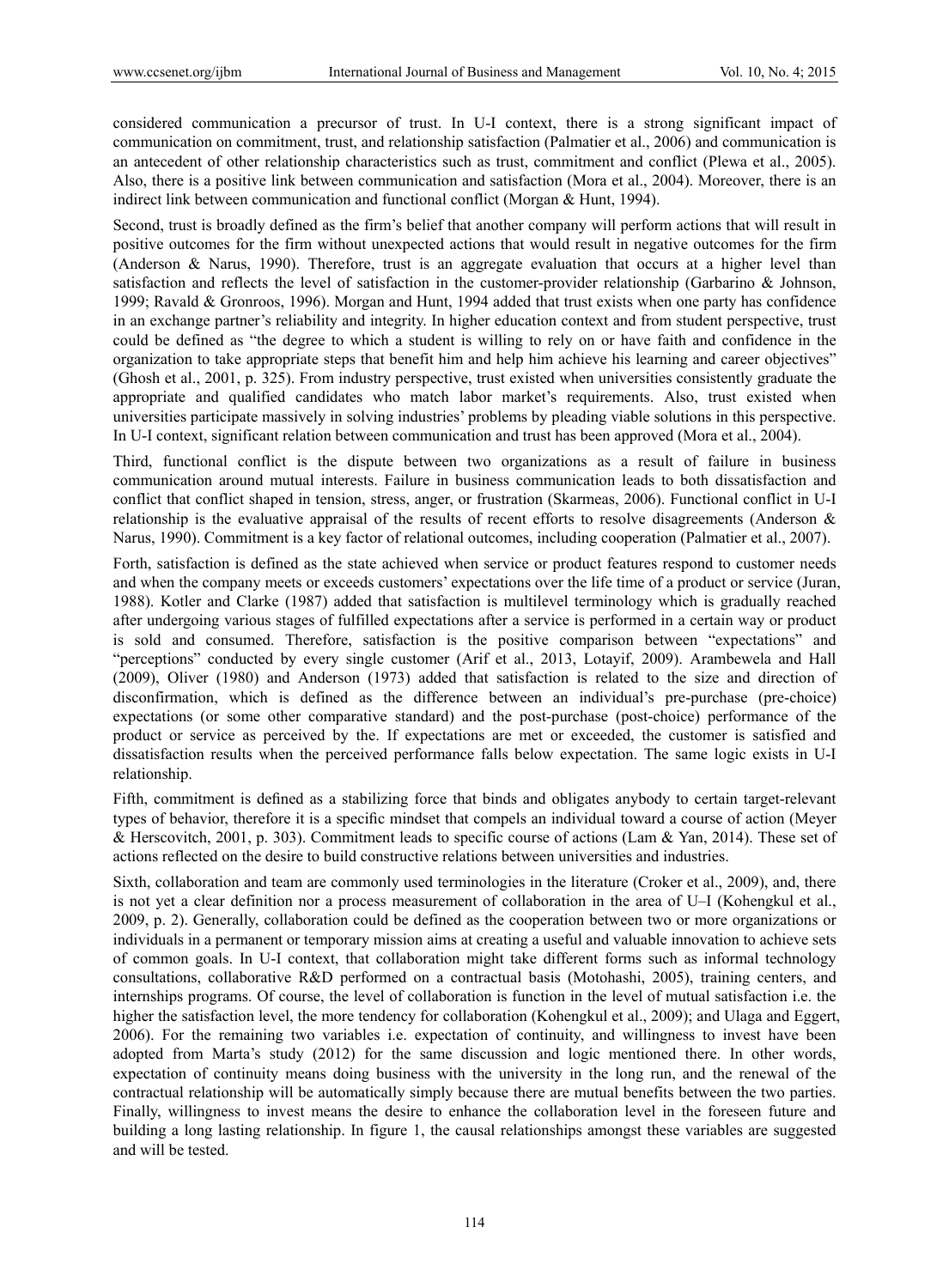## **3. Research Objectives**

The current study aims at exploring the following causality relationships in Egyptian context:

- 1) Exploring the relationships between demographics (i.e. type of business, ownership, experience, size, and frequency of collaboration) and relationship's variables (i.e. communication, trust, satisfaction, functional conflict, afflictive commitment, expectation of continuity, willingness to invest, and collaboration); and
- 2) Exploring the relationships amongst (U-I) relationship's variables (i.e. communication, trust, satisfaction, functional conflict, afflictive commitment, expectation of continuity, willingness to invest, and collaboration).



### **4. Research Hypotheses**

### **The following hypotheses are proposed to achieve the study's objectives:**

- *H1*: There is a significant causality relationship between **communication** and **demographics** (i.e. type of business, ownership, experience, size, and frequency of collaboration);
- *H2*: There is a significant causality relationship between **trust** and **demographics** (i.e. type of business, ownership, experience, size, and frequency of collaboration);
- *H3*: There is a significant causality relationship between **satisfaction** and **demographics** (i.e. type of business, ownership, experience, size, and frequency of collaboration);
- *H4*: There is a significant causality relationship between **functional conflict** and **demographics** (i.e. type of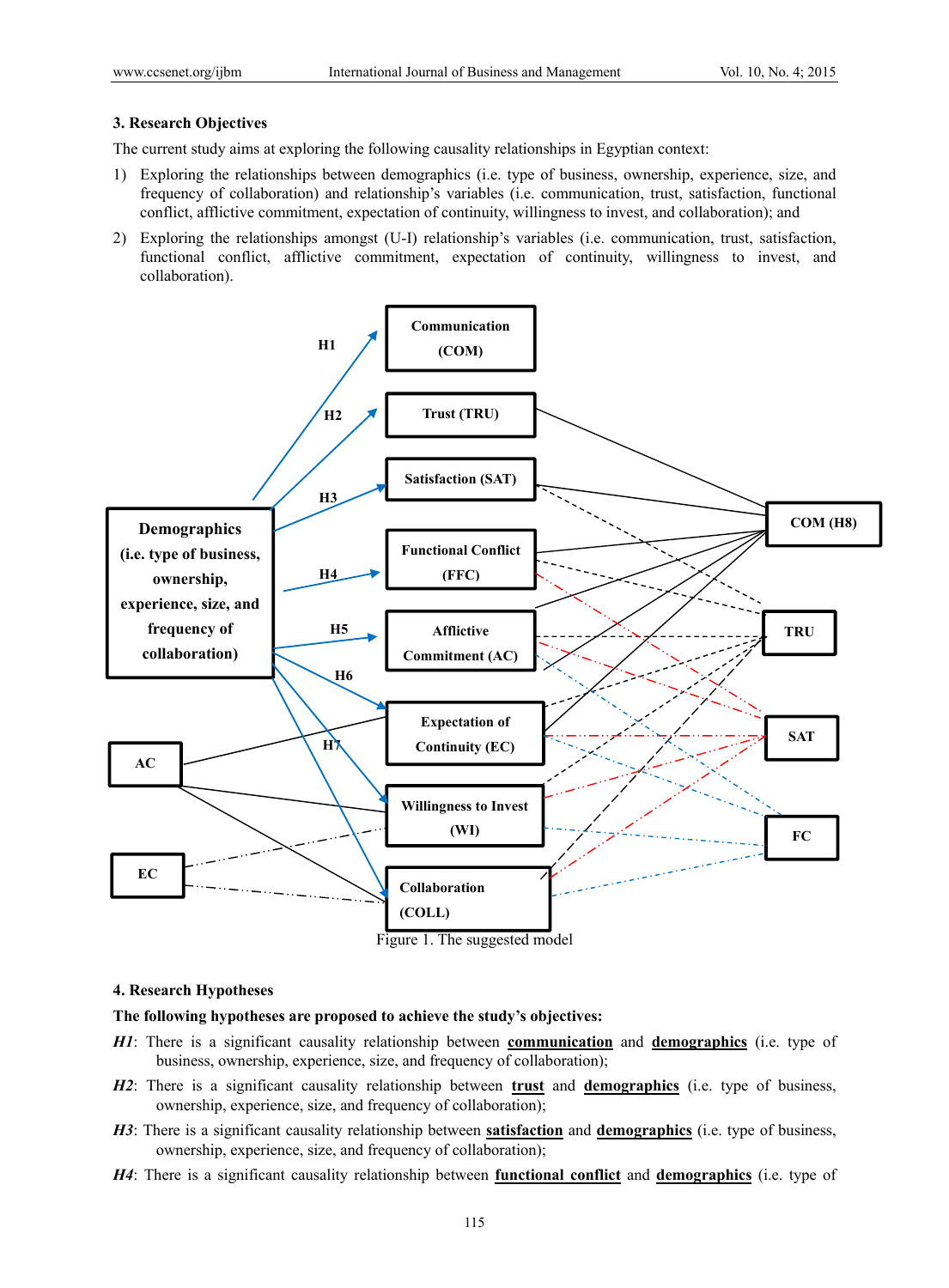business, ownership, experience, size, and frequency of collaboration);

- *H5*: There is a significant causality relationship between **afflictive commitment** and **demographics** (i.e. type of business, ownership, experience, size, and frequency of collaboration);
- *H6*: There is a significant causality relationship between **expectation of continuity** and **demographics** (i.e. type of business, ownership, experience, size, and frequency of collaboration);
- *H7*: There is a significant causality relationship between **willingness to invest** and **demographics** (i.e. type of business, ownership, experience, size, and frequency of collaboration);
- *H8*: There is a significant causality relationship between **communication** and (collaboration, trust, expectation of continuity, functional conflict, willingness to invest, affective commitment, and satisfaction);
- *H9*: There is a significant causality relationship between **trust**, and (collaboration, satisfaction, expectation of continuity, functional conflict, willingness to invest, and affective commitment);
- *H10*: There is a significant causality relationship between **satisfaction**, and (collaboration, expectation of continuity, functional conflict, willingness to invest, and affective commitment);
- *H11*: There is a significant causality relationship between **functional conflict**, and (collaboration, expectation of continuity, willingness to invest, and affective commitment);
- *H12*: There is a significant causality relationship between **affective commitment**, and (collaboration, expectation of continuity, and willingness to invest); and
- *H13*: There is a significant causality relationship between **expectation of continuity**, and (collaboration, and willingness to invest).

## **5. Study Methodology**

This part includes the followings: (1) determining the deployed research paradigm (2) the population from which a representative sample was selected; (3) data collection method; (4) statistical packages and statistical techniques deployed in the current study. **Firstly**, for research paradigm, a positivistic approach through using a structured questionnaire was adopted. **Secondly**, a convenience sample of 216 internship course' companies at Cairo University-Georgia program in Egypt- has been utilized in the current study. In this perspective, only companies that have been participating in undergraduate internship's programme, in the area of social science, during the last three consecutive years were included. This Georgia program started at 2006 and has four different specializations e.g. finance, marketing, management, and accounting. **Thirdly**, an eight concept structured questionnaire with eleven-point Likert scale was deployed and filled by general managers of internship's firms. These eight concepts are communication (COM1, COM2, COM3, COM4, and averaged by COM5), trust (TRU1, TRU2, TRU3, and averaged by TRU4), satisfaction (SAT1, SAT2, SAT3, and averaged by SAT4), functional conflict (FC1, FC2, FC3, and averaged by FC4), affective commitment (AC1, AC2, AC3, and averaged by AC4), expectation of continuity (EC1, EC2, EC3, and averaged by EC4), willingness (WI1, WI2, WI3, and averaged by WI4), and collaboration (COLLAB1). The questionnaire coupled with the covering letter explaining the research objectives were handled to every response base (i.e. managers of internship firms cooperated with Georgia program in Cairo University). The response rate was 72 percent, as the completed and returned questionnaires were 216 out of 300 questionnaires. **Finally**, SPSS release twenty one was used as a data analysis package. Multiple regression was deployed as analytical statistical technique.

## **6. The Study Findings**

In this part sample normality, regressors multi-collinearity, scale validity, reliability, hypotheses testing, conclusion and recommendations will be discussed.

## *6.1 Normality, Multi-Collinearity, Validity, and Reliability*

Data distribution's shape is considered normal when the sample size is bigger than 30 cases (Ortuzar  $\&$ Willumsen, 1994). Consequently, normality dimension is assumed, as sample's size is 216 cases in the current study. Statistically, instrument and concepts are considered reliable when the value of Cronbach alpha coefficient is bigger than 60 percent (Foster, 2001, p. 228; Teo & King, 1996; Malhotra, 1993, p. 308).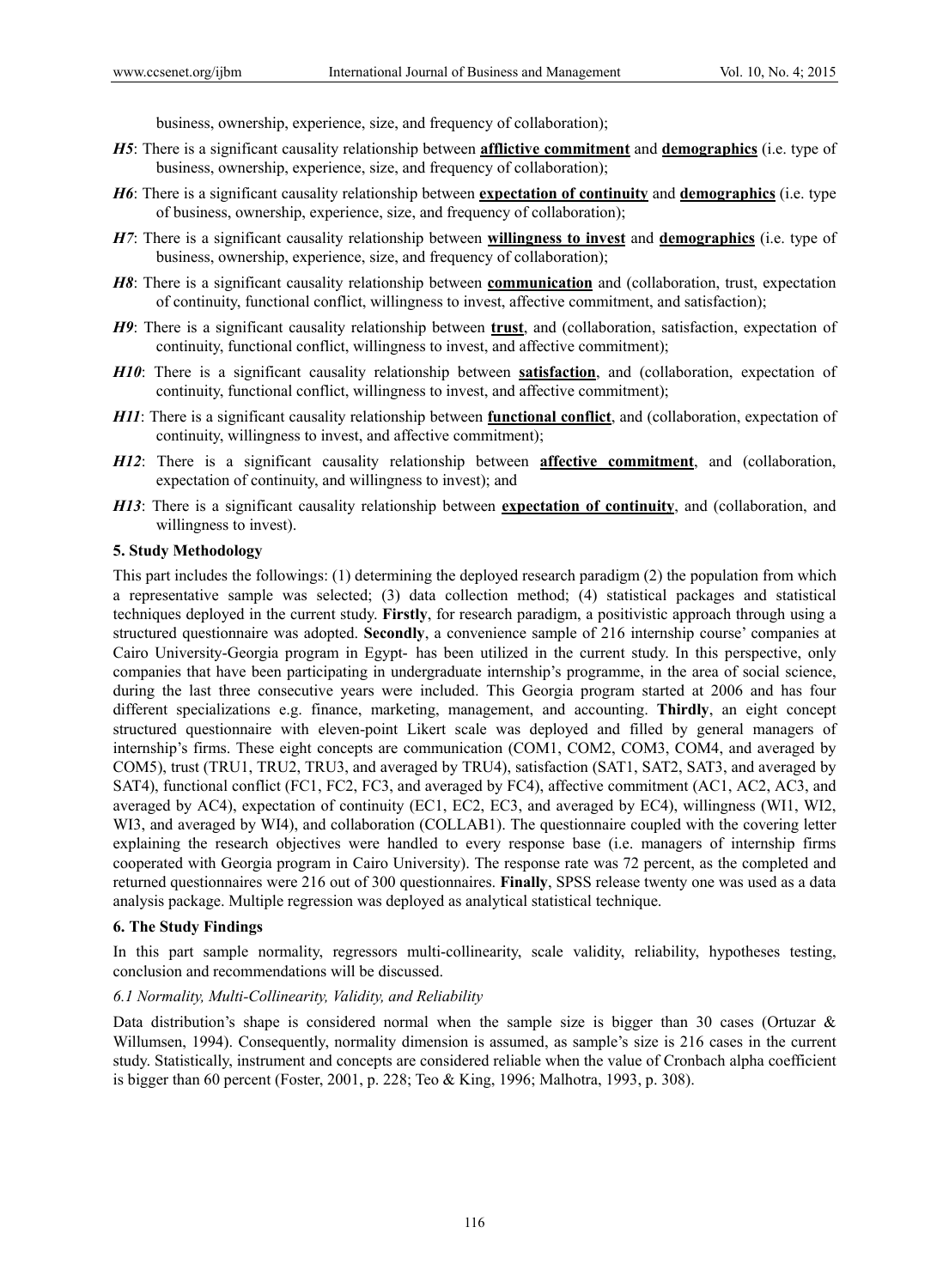|    | Instrument and Concepts   | N   | N of Items | Alpha |
|----|---------------------------|-----|------------|-------|
| ٠  | Instrument                | 216 | 30         | .96.9 |
|    | Communication             | 216 |            | .92.8 |
|    | Trust                     | 216 | 4          | .93.0 |
|    | Satisfaction              | 216 |            | .92.7 |
| 4. | Functional conflict       | 216 | 4          | .96.5 |
|    | Commitment                | 216 | 4          | .95.8 |
| 6. | Expectation of continuity | 216 | 4          | .85.5 |
|    | Willingness to invest     | 216 |            | .93.1 |

#### Table 1. Reliability of instrument and concepts

*Note.* Collaboration variable is measured via only one question (item) therefore it is included in instrument analysis not concept analysis, as it is not a concept.

As shown in Table 1, Cronbach alpha coefficients are 0.96.9, 0.92.8, 0.93.0, 0.92.7, 0.96.5, 0.95.8, 0.85.5 and 0.93.1 percent for the whole instrument and for every single instrument's concept i.e. communication, trust, satisfaction, functional conflict, commitment, expectation o continuity, and willingness to invest respectively. Therefore, reliability dimension in the current study is supported. Multi-collinearity amongst study's regressors is supported, as all correlations' coefficients show values less than unity, as shown in Tables (2, and 3).

#### Table 2. Multi-collinearity of regressors

| <b>Independent Variables</b> | <b>Independent Variables</b> |           |          |     |  |  |  |
|------------------------------|------------------------------|-----------|----------|-----|--|--|--|
|                              | <b>Business</b>              | Frequency |          |     |  |  |  |
| <b>Business</b>              |                              |           |          |     |  |  |  |
| Ownership                    | 649                          |           |          |     |  |  |  |
| Experience                   | 529                          | 608       | $\cdots$ |     |  |  |  |
| Size                         | 022                          | 160       | 282      |     |  |  |  |
| Frequency                    | 346                          | 370       | 451      | 034 |  |  |  |

*Note.* Number of matrix's cells = n (n-1) / 2, where n = Number of independent variables  $\{5(5 - 1)/2 = 10\}$  Variables.

For instrument's validity, grouped discussions with colleagues and fellow academics suggested some minor paraphrasing and typo amendments. Literally, validity refers to the extent to which a test measures the concept(s) that it intends or claims to measure (Lotayif, 2014, Bryman & Cramer, 1999; Rust & Golomok, 1999; Kline, 1997; Nunnally, 1978). Unlike reliability, there is no single figure which indicates test validity (Kline, 1997). Stodnick et al. (2008); Saravanan et al. (2007); El-Ragal (2001); Keil et al. (2000); Ravichandran and Rai (2000); Bryman and Cramer (1999); Rust and Golomok (1999); Chan et al. (1998); Kline (1997); Wonnacott and Wonnacott (1990); Ghiselli et al. (1981); and Nunnally (1978) distinguish between types of validity. These types are face, contents, predictive (criterion-related validity), construct, concurrent, convergent, divergent, and discriminant validities.

Face validity refers to the appearance of the instrument. Therefore, it includes everything related to collect the required data for the intended purposes, from questions design and order, to number of questions and so on. Face validity is measured by judgmental methods e.g. careful definition of the topic, items to be scaled, scale to be used and so on (El-Ragal, 2001). Content validity refers to the extent to which the instrument provides adequate coverage of the topic being researched (Rust & Golomok, 1999). To ensure these two kinds of validity, the questionnaire was piloted on fellow academics for consultation as well as industry participants, and amended in the light of comments and recommendations made. Construct validity refers to identify the underlying construct(s) being measured and determine how well the test represents them. It is usually measured by factor analysis (Bryman & Cramer, 1999). As the questionnaire is made of ten main and well know parts i.e. constructs, construct validity is assumed, as these constructs been used in the literature (e.g., Duncan & Jana, 2012; Bowden, 2011; Plewa & Quester, 2008; Kumar et al., 1995).

Predictive validity/Criterion-related validity refers to ability of a test to predict some relevant outcome (Saravanan et al., 2007). To assess this kind of validity, criterion to be compared with should be available. However, it is difficult to set up a good criterion to upon which to base predictions. Therefore, predictive validity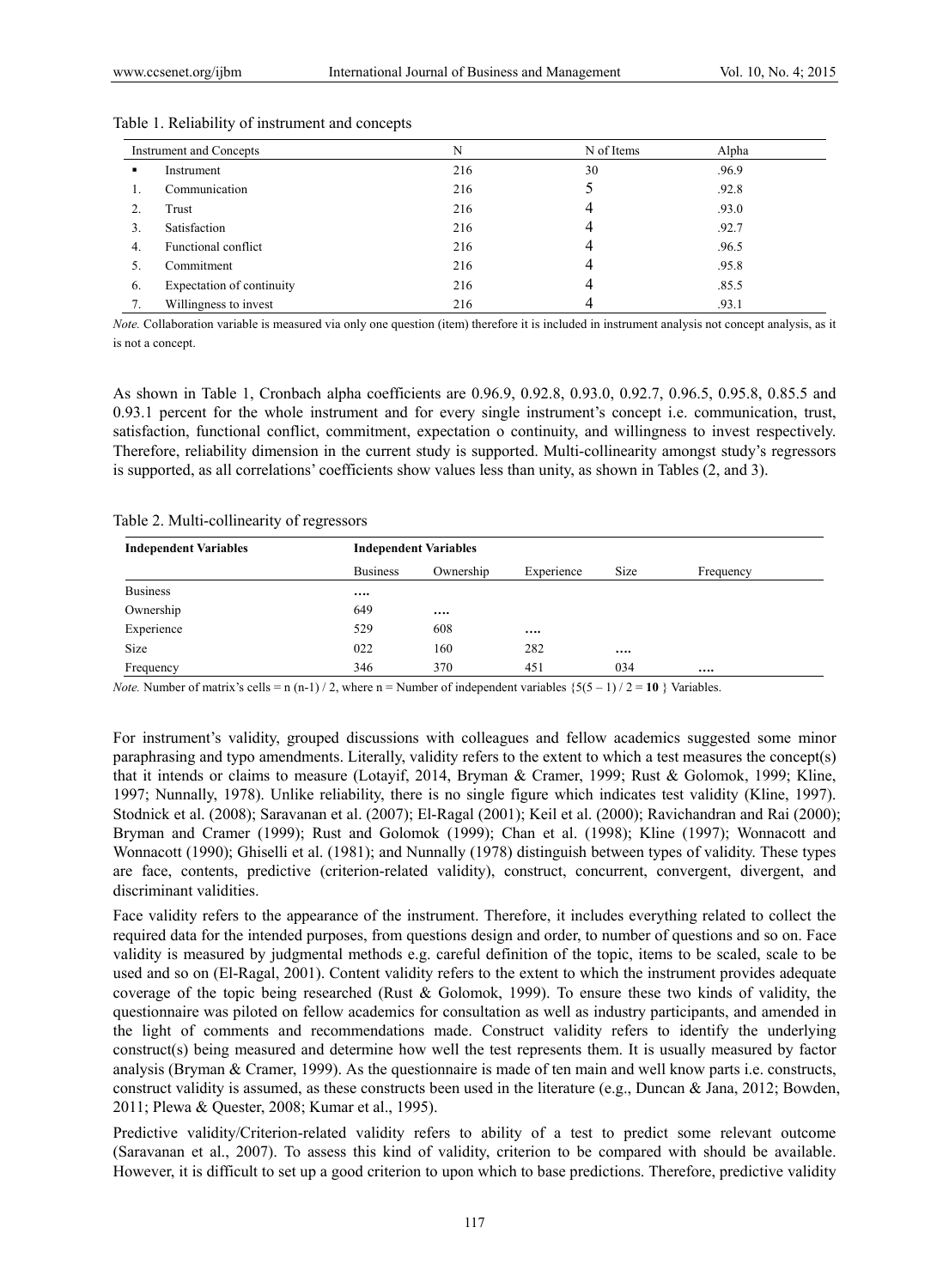is of little use (Bryman & Cramer, 1999). Concurrent validity refers to correlating a test with another test of the same variable (Rust & Golomok, 1999). Satisfactory concurrent validity requires a correlation of at least 0.7 between the two tests (El-Ragal, 2001). Scales differences impose restrictions on conducting this kind of validity. Discriminant validity refers to the strength of correspondence between a measure and other measures which are supposed to represent other concepts (Bryman & Cramer, 1999). Ghiselli et al. (1981) stated that correlation coefficient greater than 0.80 represent extreme cases. Finally, convergent validity refers to the attempt to demonstrate that each measure harmonizes with another measure (El-Ragal, 2001; Bryman & Cramer, 1999; Chan et al., 1998). Using observations in addition to the questionnaire could guarantee this kind of validity, a procedure not followed here (El-Ragal, 2001).

#### *6.2 Hypotheses Testing*

As shown in Table 3 and based on Multiple Regression (MR) results, there is significant causality relationship between demographics (i.e. type of business, ownership, experience, size, and frequency of collaboration) and satisfaction, as  $p = 0.011 \le 0.05$ . Also, there is significant causality relationships between demographics and commitment, as  $p = 0.021 < 0.05$ . Consequently, the alternative hypotheses H<sub>3</sub> and H<sub>5</sub> are supported. However, there are no significant causality relationships between demographics and communication, trust, functional conflict, expectation of continuity, willingness to invest, as  $p < 0.05$ . Consequently, the alternative hypotheses H1, H2, H4, H6, and H7 are not supported. The most remarkable things are:

- Data entry order process did not affect on its analysis, as Durbin-Watson test reported values  $> 1.4$  for all dependent variables, as shown in Table 3.
- The explanation powers of these two models (the supported hypotheses) represented by "R square" and "adjusted R" are 26, and 24 percent and 6.7 and 6.1 percent respectively are low. That means the magnitude of these demographics on study variables, as cause and effect relationship, are weak. Consequently, other variables will be explored rather than the demographics in the current study, as shown in Table 3.

|  |  |  | Table 3. Multiple regressions between demographics (IVs) and communication, trust, satisfaction, functional |  |  |
|--|--|--|-------------------------------------------------------------------------------------------------------------|--|--|
|  |  |  | conflict, commitment, expectation of continuity, and willingness to invest (DVs)                            |  |  |

| (Regressors or IVs)              | F     | P-value    | R     | R             | <b>Adjusted R</b> | Durbin-W |
|----------------------------------|-------|------------|-------|---------------|-------------------|----------|
|                                  |       |            |       | <b>Square</b> | <b>Square</b>     | atson    |
| Communication                    | 2.106 | 0.066      | 0.219 | 0.048         | 0.025             | 1.464    |
| Trust                            | 1.309 | 0.261      | 0.174 | 0.030         | 0.007             | 1.507    |
| <b>Satisfaction</b>              | 3.037 | $0.011***$ | 0.260 | 0.067         | 0.045             | 1.190    |
| <b>Functional Conflict</b>       | 1.126 | 0.348      | 0.162 | 0.026         | 0.003             | 1.484    |
| Commitment                       | 2.717 | $0.021***$ | 0.246 | 0.061         | 0.038             | 1.484    |
| <b>Expectation of Continuity</b> | 0.852 | 0.514      | 0.141 | 0.020         | 0.003             | 1.636    |
| Willingness to Invest            | 1.793 | 0.116      | 0.202 | 0.041         | 0.018             | 1.521    |

*Notes.* 

- $★$  (\*\*\*) There is a significant relationship between at least one of the independent variables and model dependent variable as  $p < 0.05$ .
- **R Square** = indicates the effect the independent variables have on the dependent one in the sample.
- Adjusted R Square = reflects the model goodness of fit for the population.
- **►** Durbin-Watson is a test to indicate the effect of data entry order in the analysis, therefore if it is > 1.4 it means the order has no effect on the analysis and if it is less, it means the order has affected the analysis (Stat graphics 2000).

As shown in Table 4 and based on Multiple Regression (MR) results, there is a significant causality relationship between communication and (collaboration, trust, expectation of continuity (EC), functional conflict (FC), willingness to invest (WI), affective commitment (AC), and satisfaction (SAT), as *p* < 0.05. Therefore *H8* is supported. Also, there is a significant causality relationships between trust, and (collaboration, satisfaction, expectation of continuity, functional conflict, willingness to invest, and affective commitment), as  $p < 0$ . 05. Therefore *H9* is supported. Moreover, there is a significant causality relationship between satisfaction, and (collaboration, expectation of continuity, functional conflict, willingness to invest, and affective commitment), as  $p \le 0$ . 05. Therefore *H10* is supported. There is a significant causality relationship between functional conflict, and (collaboration, expectation of continuity, willingness to invest, and affective commitment), as  $p < 0$ . 05.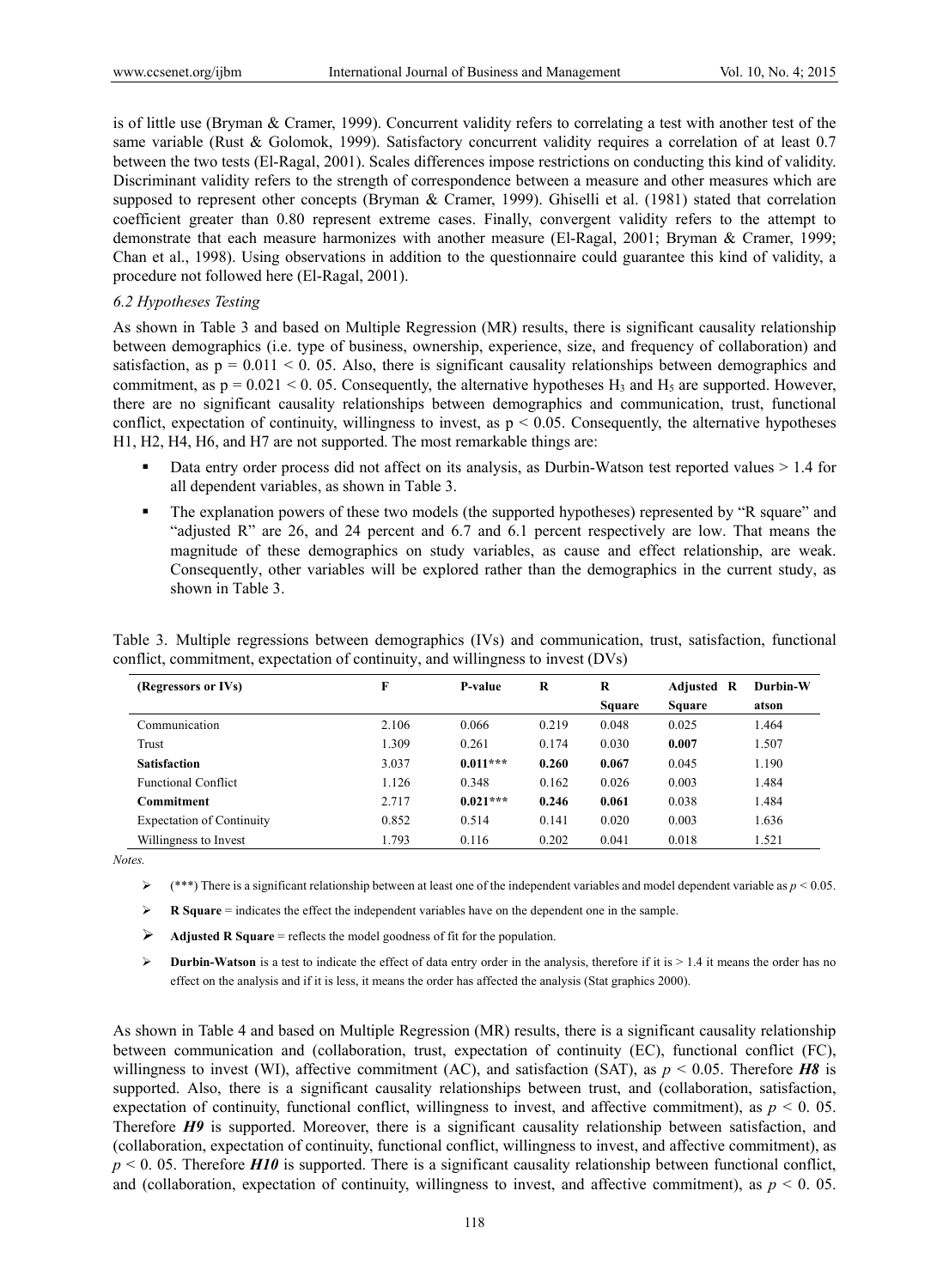Therefore *H11* is supported. There is a significant causality relationship between affective commitment, and collaboration, expectation of continuity, and willingness to invest), as  $p \le 0$ . 05. Therefore *H12* is supported. There is a significant causality relationship between expectation of continuity, and (collaboration, and willingness to invest), as  $p < 0.05$ . Therefore *H13* is supported. The most remarkable things are:

- Data entry order process did not affect on its analysis, as Durbin-Watson test reported values  $> 1.4$  for all dependent variables, as shown in Table 4.
- The explanation powers of these models represented by "R square" and "adjusted R" are 47.5, 62.6, 58.9, 43.9, 57, and 37.4 percent and 45.7, 61.5, 58, 42.9, 56.4, and 36.9 percent respectively. It is obvious that trust model components have the highest explanation power, as it represents 61.5 percent and expectation of continuity model's components have the least explanation power, as it represents 36.9 percent.

|  | Table 4. Multiple regressions between study's variables |  |  |
|--|---------------------------------------------------------|--|--|
|  |                                                         |  |  |

|                                                          | F      | P-value    | R     | R      | Adjusted R | Durbin-Watson |
|----------------------------------------------------------|--------|------------|-------|--------|------------|---------------|
|                                                          |        |            |       | Square | Square     |               |
| Communication {COLLAB, TRU4, EC4, FC4, WI4, AC4,<br>SAT4 | 26.930 | $0.000***$ | 0.689 | 0.475  | 0.457      | 1.635         |
| Trust {COLLAB, SAT4, EC4, FC4, WI4, AC4}                 | 58.474 | $0.000***$ | 0.791 | 0.626  | 0.615      | 1.989         |
| Satisfaction {COLLAB, FC4, EC4, WI4, AC4}                | 60.388 | $0.000***$ | 0.767 | 0.589  | 0.580      | 1.591         |
| Functional Conflict{COLLAB, EC4, WI4, AC4}               | 41.441 | $0.000***$ | 0.663 | 0.439  | 0.429      | 1.871         |
| Afflictive Commitment {COLLAB, EC4, WI4}                 | 93.826 | $0.000***$ | 0.755 | 0.570  | 0.564      | 1.997         |
| Expectation of Continuity {COLLAB, WI4}                  | 63.865 | $0.000***$ | 0.612 | 0.374  | 0.369      | 1.981         |

*Notes.* 

 $★$  (\*\*\*) There is a significant relationship between at least one of the independent variables and model dependent variable as  $p < 0.05$ .

**R Square** = indicates the effect the independent variables have on the dependent one in the sample.

Adjusted R Square = reflects the model goodness of fit for the population.

**►** Durbin-Watson is a test to indicate the effect of data entry order in the analysis, therefore if it is > 1.4 it means the order has no effect on the analysis and if it is less, it means the order has affected the analysis (Stat graphics 2000).

The fact of the matter any model could exist if at least one variable reports significant relationship with the dependent variable. Here as shown in Table 5, all the dependent variables report significant relationships with their models' variables. For instance, communication reports positive significant relationship with trust (39.7), satisfaction (43.2), functional conflict (37.1), commitment (35.2), expectation of continuity (27.1), willingness to invest (29.8), and collaboration (26.2) percent. By the same logic, all other dependent variables (i.e. trust, satisfaction, functional conflict, affective commitment, and expectation of continuity) report signification relationships with their regressors, as shown in Table 5.

|  | Table 5. Correlation coefficients |
|--|-----------------------------------|
|  |                                   |

| Model Variables                  | COM <sub>5</sub> | TRU4        | SAT4        | FC4                  | AC4         | EC <sub>4</sub> | WI4       | <b>COLLAB</b> |
|----------------------------------|------------------|-------------|-------------|----------------------|-------------|-----------------|-----------|---------------|
| Communication (COM5)             |                  |             |             |                      |             |                 |           |               |
| Trust (TRU4)                     | $.397**$         |             |             |                      |             |                 |           |               |
| Satisfaction (SAT4)              | $.432**$         | $.554$ **   |             |                      |             |                 |           |               |
| <b>Functional Conflict (FC4)</b> | $.371$ **        | $.428$ **   | $.526$ **   |                      |             |                 |           |               |
| Afflictive Commitment (AC4)      | $.352**$         | $.443$ **   | $.511$ **   | $.431$ **            |             |                 |           |               |
| Expectation of Continuity (EC4)  | $.271$ **        | $.363^{**}$ | $.456^{**}$ | $.433$ <sup>**</sup> | $.557^{**}$ |                 |           |               |
| Willingness to Invest (WI4)      | $.298**$         | $.365***$   | $.400^{**}$ | $.380^{**}$          | $.449$ **   | $.440^{**}$     |           |               |
| Collaboration (COLLAB)           | $.262$ **        | $.288^{**}$ | $.297**$    | $.335***$            | $379^{**}$  | $.313**$        | $.512$ ** |               |

Correlation more than 0.50 means **strong** significant relationship.

Correlation less than 0.50 means **weak** significant relationship.

Correlation equal0.50 means **medium** significant relationship.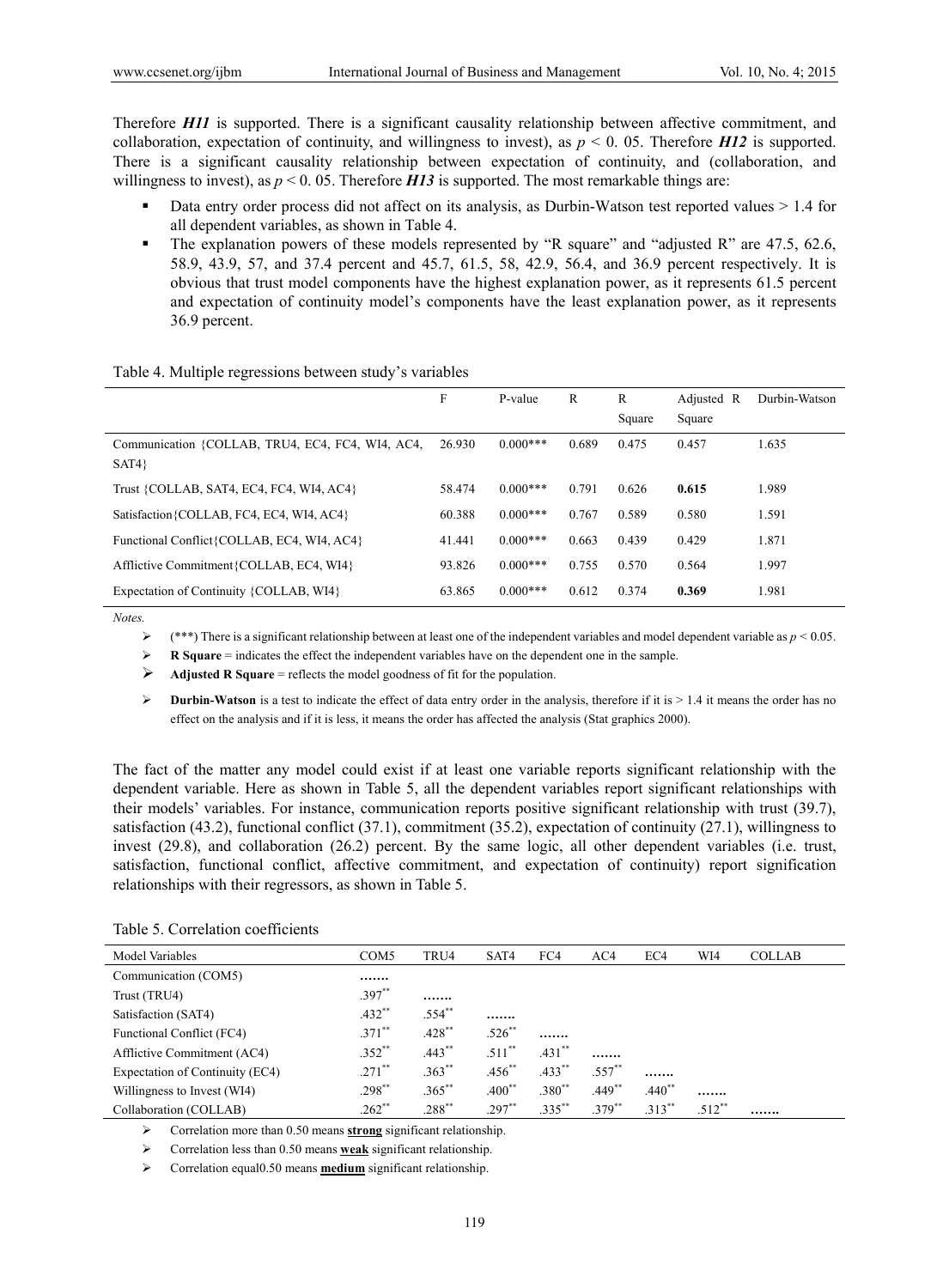### *6.3 Conclusion, Discussions, and Recommendations*

The current study is an endeavor to test the causality relationships of U-I relationship's variables in an Egyptian context. These variables are communication, trust, satisfaction, functional conflict, afflictive commitment, expectation of continuity, willingness to invest, and collaboration. Evidences from the Egyptian context supported the causality relationship between communication and the rest of other U-I variables. This represents a good inductive about the crucial and vital role that business communication has in building bridges of trust with businesses, in increasing businesses' satisfaction resulted from that constructive communication which inevitably has a positive effects of societies' sustainable development. Also, communication has positive effects on easing tensions and conflicts with businesses which increase the possibilities and willingness of these businesses to invest and continue these constructive and collaborated relationships with universities. It worth mentioning that these results goes hand in hand with the literature in this perspective as it confirms these significant relations discussed by Palmatier et al. (2006); Plewa et al. (2005), Mora et al. (2004); Morgan and Hunt (1994).

Secondly, trust is built via satisfaction, solving conflicts effectively, affective commitment, collaboration, willingness to invest, and expectation of continuity. Therefore, to be trusted from businesses, universities have to stress these variables in dealing with their stakeholders by focusing on graduating high caliber graduates, especially in the long run. Third, satisfaction is the result of effective collaboration between universities and businesses, conflicts' solving successfully and satisfactory, mutual affective commitment, willing to invest, and expectation of business continuity in the foreseen future. Fourth, universities' ways of solving functional conflict affected by the level of collaboration, expectation of continuity, willingness to invest, and commitment between universities and businesses. Fifth, affective commitment is affected by universities-industry (U-I) collaboration level, expectation on continuity, and willingness to invest. Sixth, expectation of continuity is affected by both level of collaborative interactions, and willingness to invest. Seventh, both industry's satisfaction and industry's commitment are different across type of business, ownership, experience, size, and frequency of collaboration (i.e. demographics). Finally, although the current study followed the footsteps of Marta et al. (2012) who in turn followed the footsteps of Siegel et al. (2003) it adds up the demographics effects to U-I relationships and it's a contribution from a middle east background university.

#### **References**

- Abramo, G., D'Angelo, C. A., & Di Costa, F. (2011). University–Industry Research Collaboration: A Model to Assess University Capability. *Higher Education*, *62*(2), 163-181. http://dx.doi.org/10.1007/s10734-010-9372-0
- Anderson, E. W., & Sullivan, M. W. (1993). The Antecedents and Consequences of Customer Satisfaction for Firms. *Marketing Science*, *12*(2), 125-143. http://dx.doi.org/10.1287/mksc.12.2.125
- Anderson, J. C., & Narus, J. A. (1990). A Model of Distributor Firm and Manufacturer Firm Working Partnerships. *Journal of Marketing*, *54*(1), 42-58. http://dx.doi.org/10.2307/1252172
- Arambewela, R., & Hall, J. (2009). An Empirical Model of International Student Satisfaction. *Asia Pacific Journal of Marketing and Logistics*, *21*(4), 555-569. http://dx.doi.org/10.1108/13555850910997599
- Arif, S., Ilyas, M., & Abdul, H. (2013). Student Satisfaction and Impact of Leadership in Private Universities. *The TQM Journal*, *25*(4), 399-416. http://dx.doi.org/10.1108/17542731311314881
- Ballart, X., & Subirats, J. (1997). Science and Technology Policy for a Mid-size Industrial Country: The Case of Spain. *Science and Public Policy*, 197-205.
- Bowden, J. (2011). Engaging the Student as a Customer: A Relationship Marketing Approach. *Marketing Education Review, 21*(3), 211-228. http://dx.doi.org/10.2753/MER1052-8008210302
- Bryman, A., & Cramer, D. (1999). *Quantitative Data analysis with SPSS Release 8 for Windows: A Guide for Social Scientists*. London: Routledge.
- Chan, Y., Huff, S., & Copeland, D. G. (1998). Assessing Realized Information Systems Strategy. *Journal of Strategic Information Systems*, *6*, 273-298. http://dx.doi.org/10.1016/S0963-8687(97)00005-X
- Crespo, M., & Dridi, H. (2007). Intensification of University–Industry Relationships and its Impact on Academic Research. *Higher Education*, *54*, 61-84. http://dx.doi.org/10.1007/s10734-006-9046-0
- Croker, A., Joy, H., & Fanziska, T. (2009). What Do We Mean by 'Collaboration' and When is a 'Team' Not a 'Team'?-A Qualitative Unbundling of Terms and Meanings. *Qualitative Research Journal, 9*(1), 28-42. http://dx.doi.org/10.3316/QRJ0901028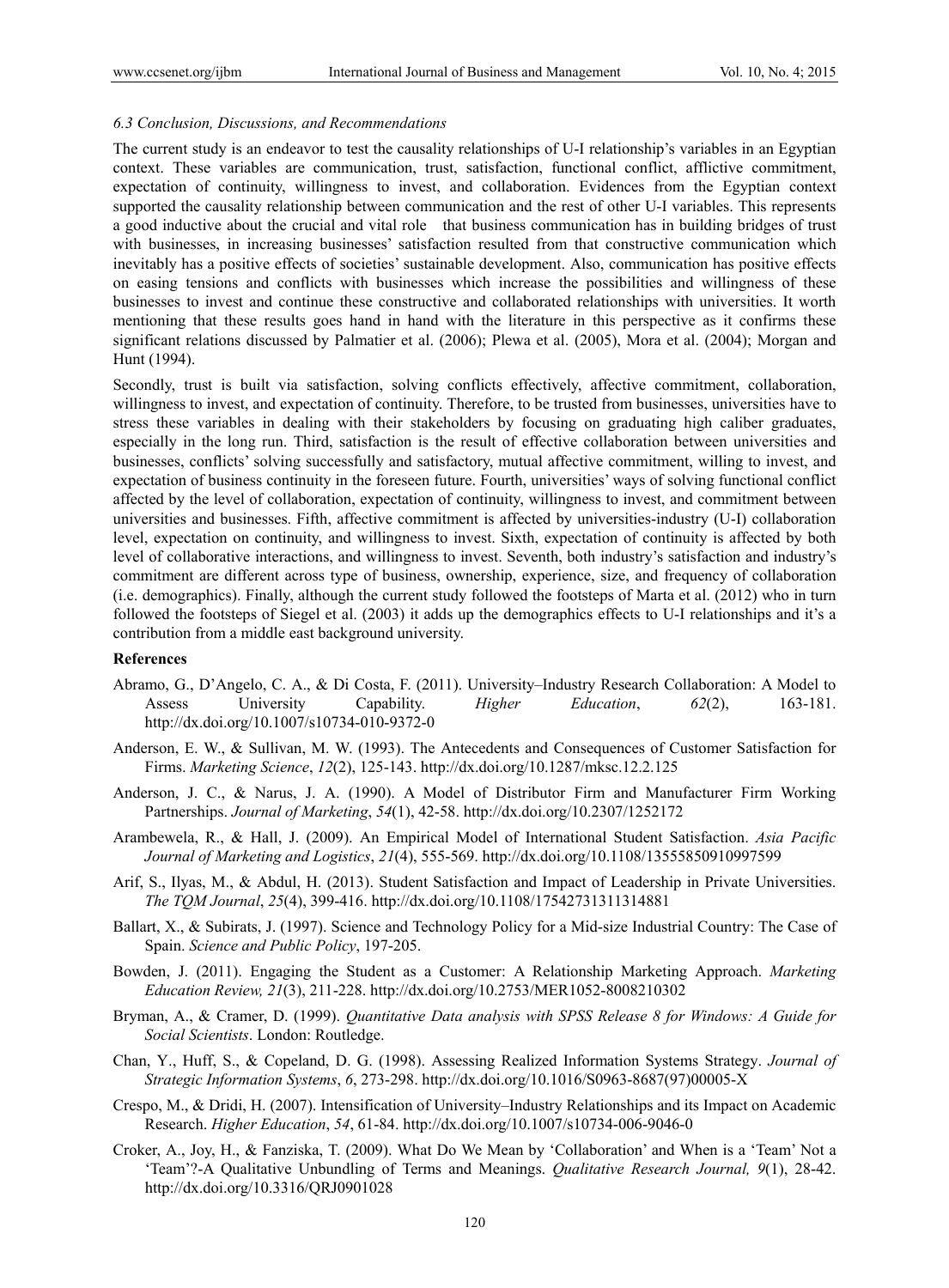- Duncan, M., & Jana, L. B. (2012). An Appealing Connection–The Role of Relationship Marketing in the Attraction and Retention of Students in an Australian Tertiary Context. *Asian Social Science*, *8*(14), 65-80.
- El-Ragal, A. (2001). *Building DSS Using Knowledge Discovery in Database Techniques: Applied to Admissions and Registration Functions* (Unpublished PhD Thesis). Business School, University of Plymouth, UK.
- Foster, J. (2001). *Data Analysis Using SPSS for Windows* (2nd ed.). Sage Ltd., London.
- Ghiselli, E., Campbell, J., & Zedeck, S. (1981). *Measurement Theory for the Behavioral Sciences.* W. H. Freeman, San Francisco, USA.
- Ghosh, A., Whipple, T., & Bryanm, G. (2001). Student Trust and Its Antecedents in Higher Education. *The Journal of Higher Education*, *72*(3), 322-340. http://dx.doi.org/10.2307/2649334
- Gunasekara, A. (2006). Reafirming the Role of Universities in the Development of Regional Innovation Systems. *Journal of Technology Transfer*, *31*, 101-113. http://dx.doi.org/10.1007/s10961-005-5016-4
- Juran, J. M. (1988). *Leadership for Quality: An Executive Handbook*. New York, NY: The Free Press.
- Keil, M., Mann, J., & Rai, A. (2000). Why Software Projects Escalate: An Empirical Analysis and Test of Four Theoretical Models. *MIS Quarterly*, *24*(4), 631-664. http://dx.doi.org/10.2307/3250950
- Kline, P. (1997). *An Easy Guide for Factor Analysis*. London: Routledge.
- Kohengkul, S., Wongwanich, S., & Wiratchai, N. (2009). Influences of Strategies, Knowledge Sharing and Knowledge Transfer on the Success of University-School Collaboration in Research and Development. *Research in Higher Education Journal*, (5), 1-15.
- Kotler, P., & Clarke, R. (1987). *Marketing for Healthcare Organizations*. Prentice-Hall, Englewood Cliffs, NJ.
- Kumar, N., Scheer, L. K., & Steenkamp, J. B. (1995). The Effects of Perceived Interdependence on Dealer Attitudes. *Journal of Marketing Research*, *32*(3), 348-356. http://dx.doi.org/10.2307/3151986
- Lam, L. W., & Yan, L. (2014). The Identity-Based Explanation of Affective Commitment. *Journal of Managerial Psychology*, *29*(3), 321-340. http://dx.doi.org/10.1108/JMP-02-2012-0036
- Lotayif, M. (2009). Empirical Assessment and Application of SERVQUAL Evidence from UAE Banks. *Faculty of Commerce Journal, Cairo University*, *13*, 33-43.
- Lotayif, M. (2014). University Student (U-S) Relationship Marketing: A Causality Study with Evidence from an Egyptian University. *The Journal of American Academy of Business, Cambridge (JAABC), 19*(2), 56-66.
- Malhotra, N. K. (1993). *Marketing Research an Applied Orientation*. New Jersey, USA: Prentice-Hall, Inc.
- Meyer, J. P., & Herscovitch, L. (2001). Commitment in the Workplace: Toward a General Model. *Human Resource Management Review, 11*(3), 299-326. http://dx.doi.org/10.1016/S1053-4822(00)00053-X
- Mohr, J. J., & Nevin, J. R. (1990). Communication Strategies in Marketing Channels: A Theoretical Perspective. *Journal of Marketing*, *50*(3), 36-51. http://dx.doi.org/10.2307/1251758
- Mora, E. M., Montoro, A., & Guerras, L. A. (2004). Determining Factors in the Success of R&D Cooperative Agreements Between Firms and Research Organizations. *Research Policy*, *33*(1), 17-40. http://dx.doi.org/10.1016/S0048-7333(03)00087-8
- Morgan, R. M., & Hunt, S. D. (1994). The Commitment-trust Theory of Relationship Marketing. *Journal of Marketing*, *58*(3), 20-38. http://dx.doi.org/10.2307/1252308
- Motohashi, K. (2005). University–Industry Collaborations in Japan: The Role of New Technology-based Firms in Transforming the National Innovation System. *Research Policy*, *34*, 583-594. http://dx.doi.org/10.1016/j.respol.2005.03.001
- Nunnally, J. C. (1978). *Psychometric Theory* (2nd ed.). New York: McGraw-Hill.
- Oliver, R. L. (1980). A Cognitive Model of the Antecedents and Consequences of Satisfaction Decisions. *Journal of Marketing Research*, *17*, 460-469. http://dx.doi.org/10.2307/3150499
- Ortuzar, J. D., & Willumsen, L. G. (1994). *Modelling Transport.* New York: John Wiley and Sons Ltd.
- Palmatier, R. W., Dant, R. P., & Grewal, D. (2007). A Comparative Longitudinal Analysis of Theoretical Perspectives of Interorganizational Relationship Performance. *Journal of Marketing*, *71*(4), 172-194. http://dx.doi.org/10.1509/jmkg.71.4.172
- Palmatier, R. W., Dant, R. P., Grewal, D., & Evans, K. R. (2006). Factors Influencing the Effectiveness of